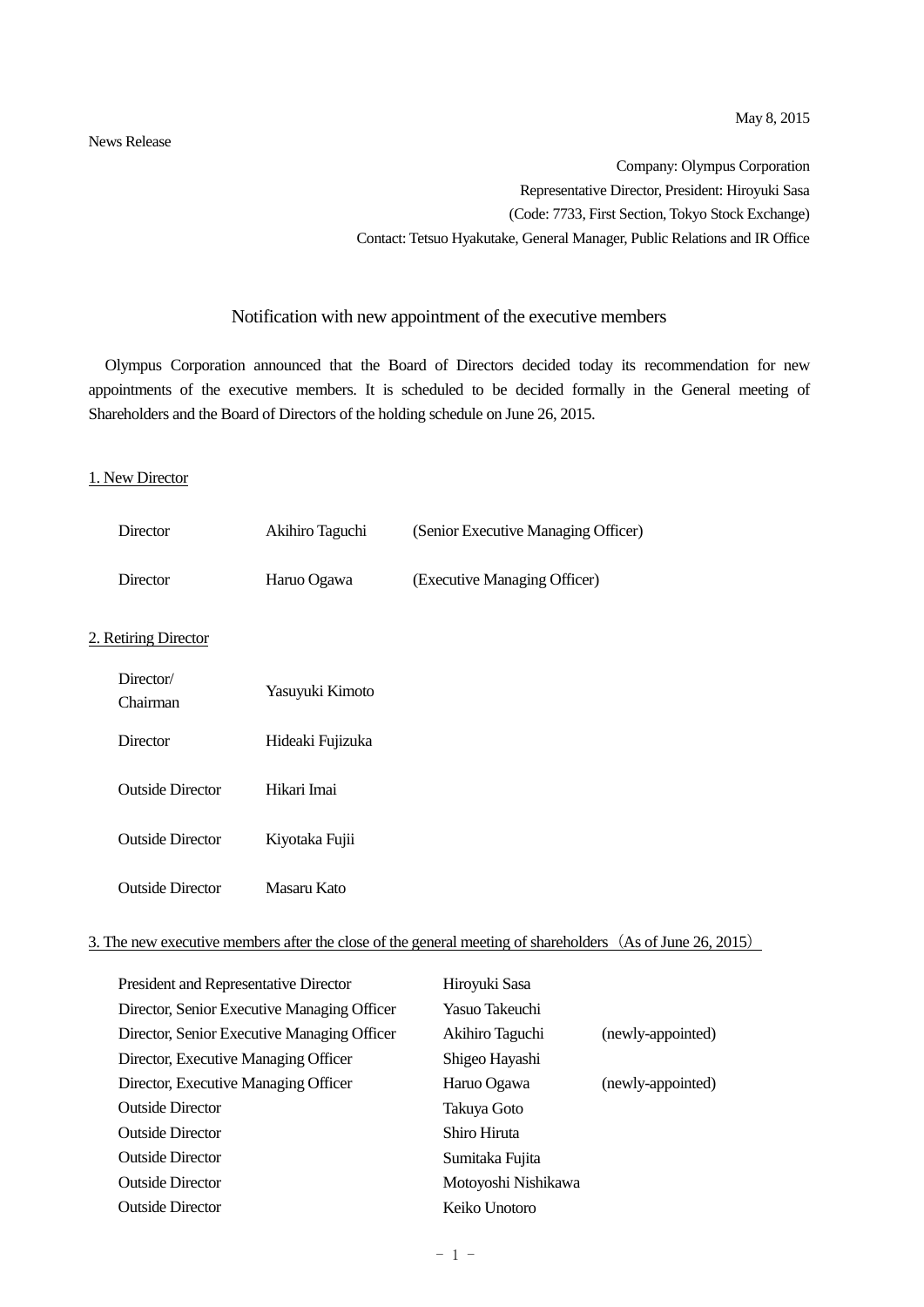Standing Audit & Supervisory Board Member Takashi Saito Standing Audit & Supervisory Board Member Masashi Shimizu Outside Audit & Supervisory Board Member Nobuo Nagoya Outside Audit & Supervisory Board Member Katsuya Natori